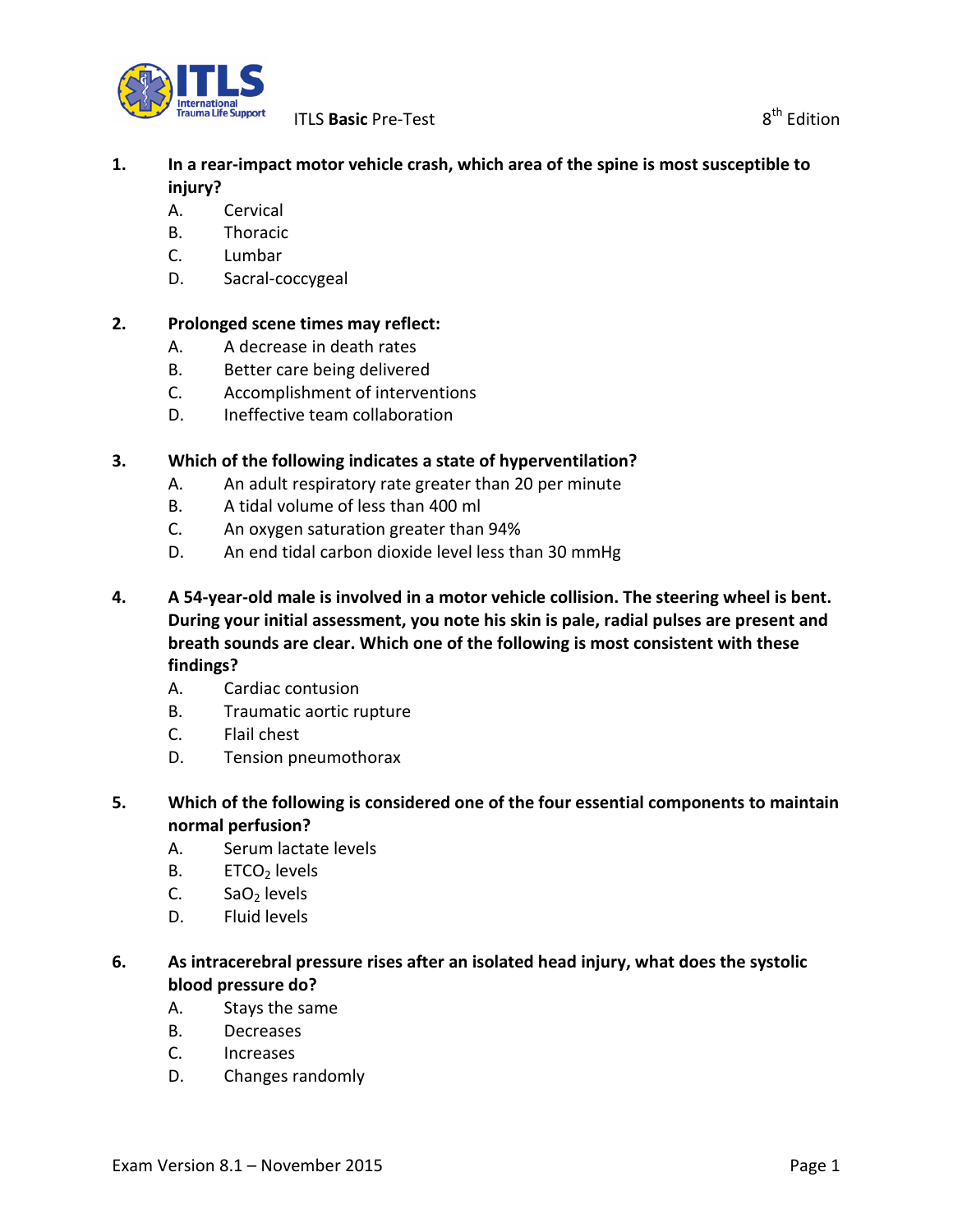

**ITLS Basic** Pre-Test 8<sup>th</sup> Edition

# **7. Which of the following mechanisms of injury does not commonly cause damage to the spinal cord?**

- A. Hyperextension
- B. Hyperflexion
- C. Lateral stress
- D. Compression

# **8. A 4-year-old female is unconscious after falling off a bicycle. Which of the following is the best method to open the airway?**

- A. Modified jaw-thrust
- B. Head tilt
- C. Neck flexion
- D. Neck lift

# **9. When performing the ITLS Primary Survey, the team leader may minimize errors by:**

- A. Performing all interventions
- B. Limiting crew roles
- C. Permitting crew to continue the assessment
- D. Delegating interventions

# **10. You have placed an NPA in your patient and now observe mild hemorrhage from the nares. You should:**

- A. Immediately remove the NPA and pack the nose with gauze
- B. Immediately remove the NPA and reinsert on the opposite nare
- C. Leave the NPA in place so as not to disturb the clot or reactivate bleeding
- D. Contact medical control as NPAs will not cause hemorrhage
- **11. A 27-year-old male with blunt chest trauma from a motor vehicle collision was successfully intubated at the scene. While ventilating the patient, you note resistance with an absence of right chest wall movement. You should suspect a:** 
	- A. Flail chest
	- B. Gastric distention
	- C. Mucus obstruction
	- D. Tension pneumothorax

# **12. Which of the following assessment findings is associated with neurogenic shock?**

- A. Increased pulse, cool clammy skin
- B. Increased pulse, normal skin color and temperature
- C. Decreased pulse, cool clammy skin
- D. Decreased pulse, normal skin color and temperature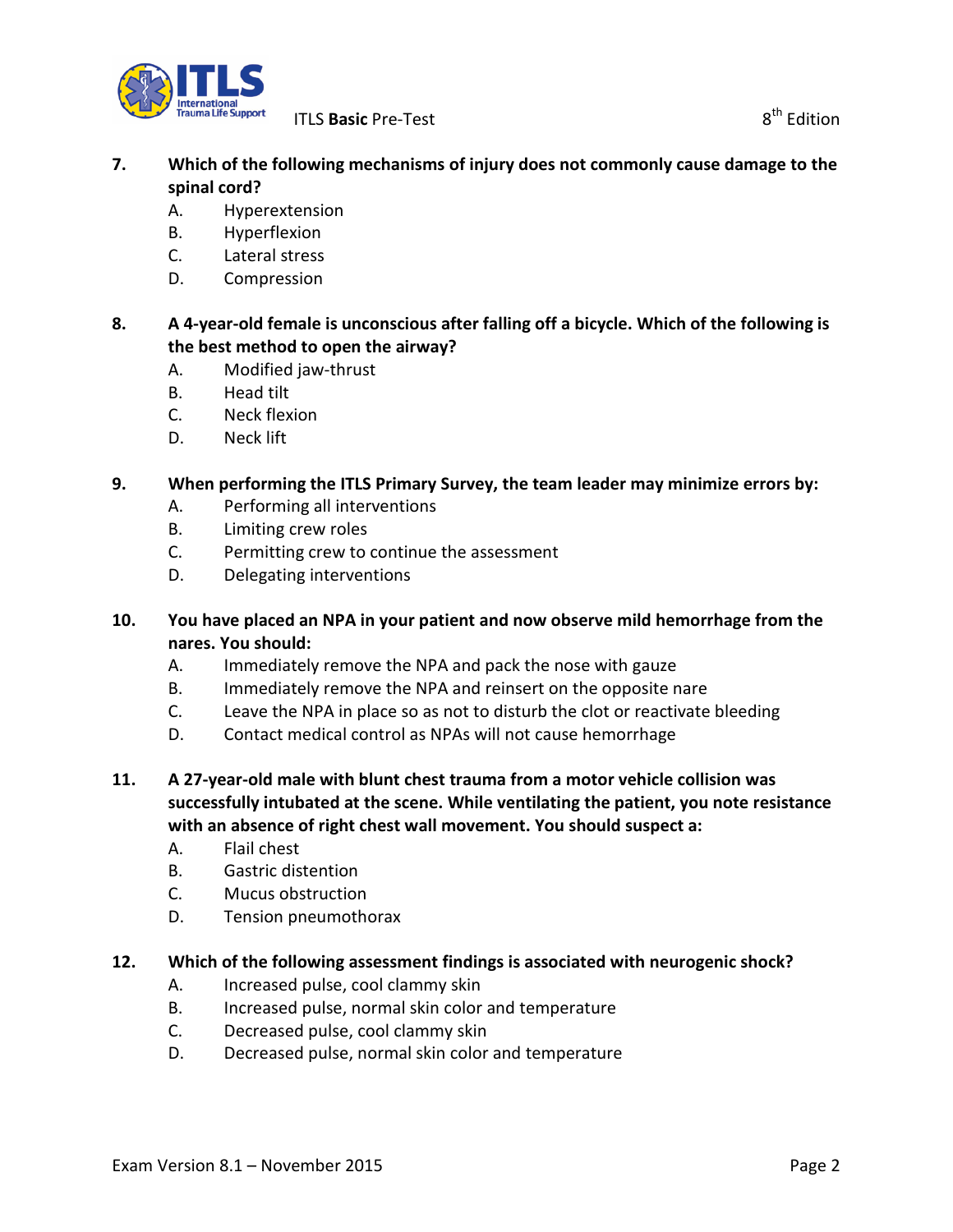

# **13. Which of the following sets of vital signs is most compatible with a diagnosis of isolated traumatic brain injury with increasing intracranial pressure?**

- A. BP 170/100; P 50
- B. BP 80/60; P 130
- C. BP 80/60; P 50
- D. BP 170/100; P 130
- **14. Common mechanisms of injury for the pediatric patient include all of the following except:**
	- A. Falls
	- B. Animal bites
	- C. Burns
	- D. Motor vehicle collisions
- **15. Which of the following injuries would change a trauma patient's transport classification from "stable" to "load and go"?**
	- A. Clavicle fracture
	- B. Pelvic fracture
	- C. Bilateral humerus fractures
	- D. Bilateral tibia fractures
- **16. Which of the following findings would not make a patient difficult to ventilate with a bag-valve mask?**
	- A. Beard
	- B. Obesity
	- C. Elderly patient
	- D. Multiple nose piercings
- **17. An unconscious 18-year-old male is involved in a motor vehicle collision. You find him unrestrained behind the bent steering wheel. He is unconscious with cool, pale and clammy skin. Vitals are BP 90/40, P 120 and thready, and R 30 and shallow. Your assessment reveals that he is blue around the lips, has distended neck veins and tracheal deviation to the right. He also has an asymmetrical chest with absent breath sounds on the left. You should suspect:**
	- A. Cardiac tamponade
	- B. Tension pneumothorax
	- C. Massive hemothorax
	- D. Simple pneumothorax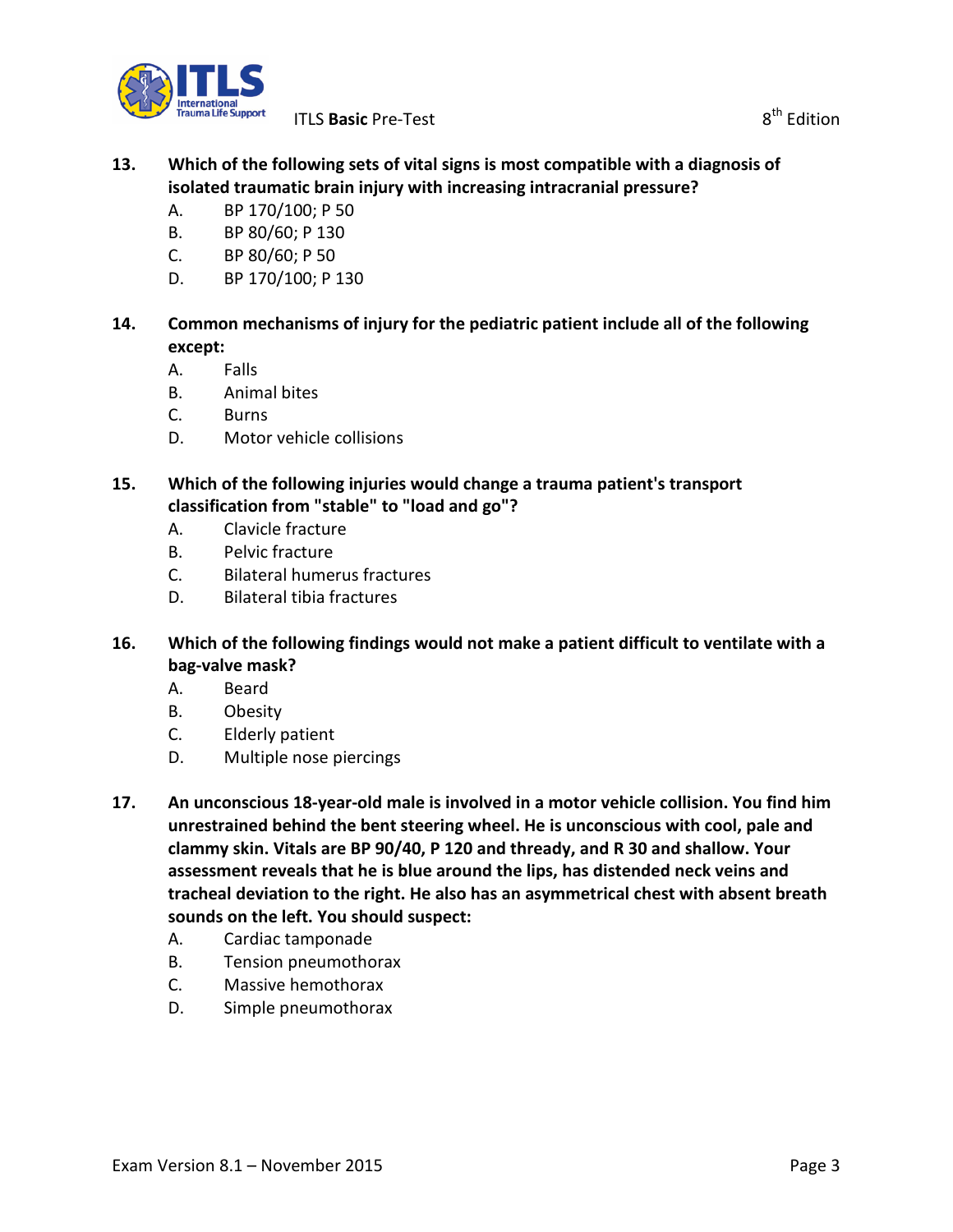

**ITLS Basic** Pre-Test 8<sup>th</sup> Edition

### **18. Hemostatic agents applied directly to the source of bleeding must be used in conjunction with:**

- A. Direct pressure to the wound
- B. Tourniquets proximal to the wound
- C. Pressure points to arteries proximal to the wound
- D. Elevation of the wound above the level of the heart

### **19. Routine use of hyperventilation in the traumatic brain injured (TBI) patient will:**

- A. Cause vasoconstriction and increased cerebral ischemia
- B. Cause vasodilation and decreased intracranial pressure (ICP)
- C. Cause an increase of end-tidal  $CO<sub>2</sub>$
- D. Cause peripheral hypoxia and cyanosis

### **20. Which finding requires interrupt the ITLS Primary Survey?**

- A. Complete airway obstruction
- B. Gasping respirations
- C. Impaled object in abdomen
- D. Very weak pulse

#### **21. Bag-valve-mask ventilation:**

- A. Rarely causes gastric distention due to low airway pressures
- B. Is more effective in patients with dentures removed
- C. Is easily accomplished by one rescuer at the head
- D. May exceed 60 cm  $H_2O$  pressure in the airway

#### **22. Which of the following is true regarding pulmonary contusion?**

- A. Uncommon in chest trauma
- B. Caused by hemorrhage into the lung parenchyma
- C. Only caused by blunt force trauma
- D. Rapidly develops after injury
- **23. A 23-year-old female fell from a second-floor balcony. Upon arrival, you find her lying in the grass. She responds to verbal commands and your assessment reveals flat neck veins, and normal chest, abdomen and pelvis examinations. Her skin is cool, clammy and ashen; respirations are rapid and shallow; radial pulses are too rapid to count and thready. You place her on the heart monitor and it shows a wide-complex tachycardia of about 280 per minute. You should suspect:**
	- A. Hypovolemic shock
	- B. Relative hypovolemic (high-space) shock
	- C. Mechanical (obstructive) shock
	- D. Cardiogenic shock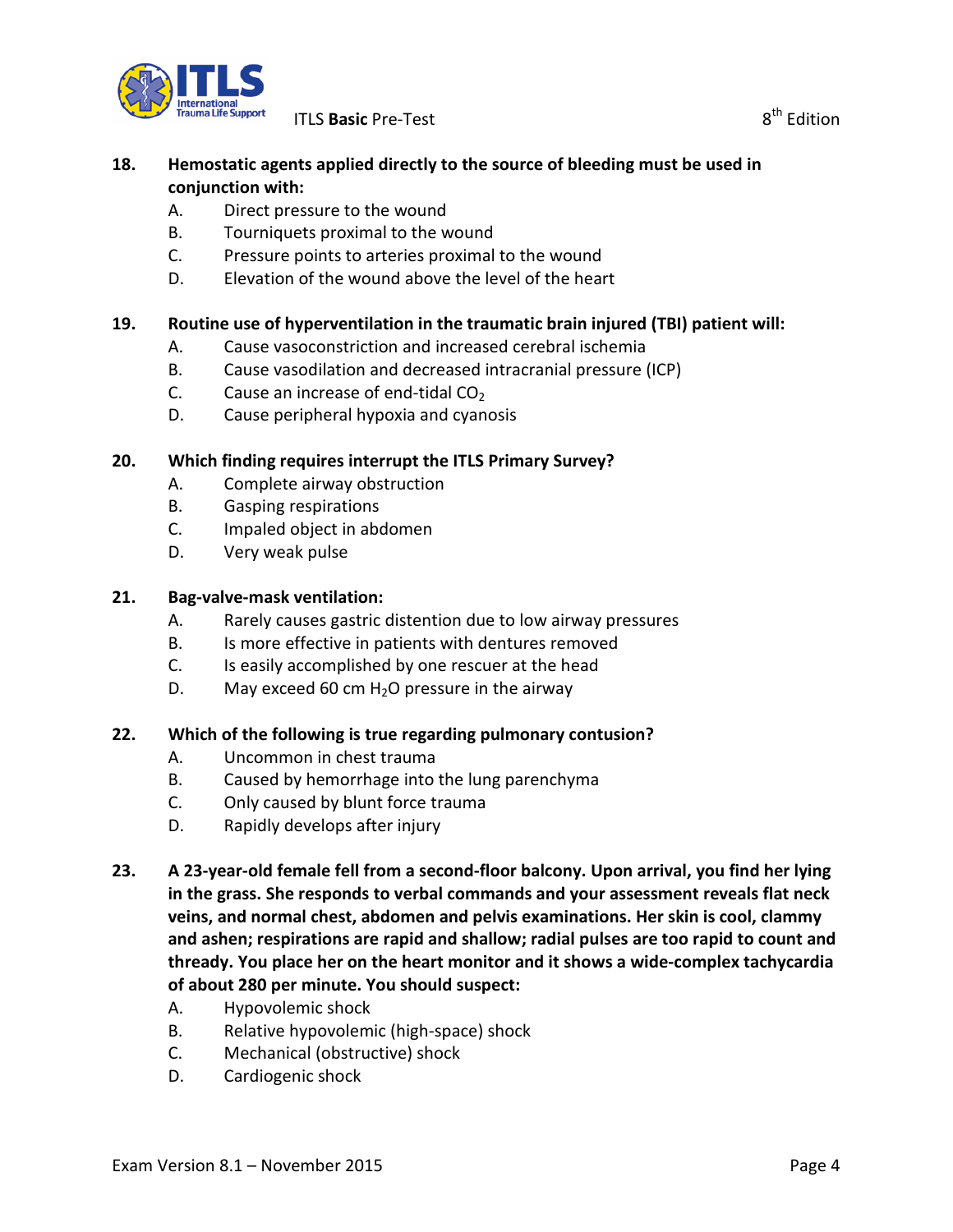

### **24. In the absence of herniation syndrome, adult patients with suspected traumatic brain injury should be ventilated as a rate of:**

- A. 8-10 per minute
- B. 12-14 per minute
- C. 16-18 per minute
- D. 20-22 per minute

# **25. What is the most likely cause of unequal pupils in an altered mental status patient with a head injury?**

- A. Increased intracranial pressure
- B. Pre-existing condition
- C. Alcohol intoxication
- D. Hypotension

### **26. A 57-year-old male has a respiratory rate of 36, ETCO2 of 30 mmHg, and an oxygen saturation of 80%. You should:**

- A. Coach the patient to slow his breathing as his  $ETCO<sub>2</sub>$  level indicates hyperventilation
- B. Ventilate with a BVM at a higher rate to increase the patient's oxygen levels
- C. Ventilate with a BVM at a rate of 6 to increase the patient's  $ETCO<sub>2</sub>$  level
- D. Provide supplemental oxygen
- **27. A 31-year-old male presents with difficulty breathing, rapid and weak pulse, and flat neck veins. His trachea is midline and he has decreased breath sounds and dullness to percussion upon assessment of the left side of the chest. You should suspect:**
	- A. Cardiac tamponade
	- B. Flail chest
	- C. Tension pneumothorax
	- D. Massive hemothorax
- **28. A 45-year-old female is found unconscious at the scene of a motor vehicle collision. Her vital signs are BP 80/40, P 130, and R 30. Which of the following is the most likely cause for her vital signs?**
	- A. Fractured lower legs
	- B. Intracranial hemorrhage
	- C. Bleeding into the chest or abdomen
	- D. Spinal cord injury with neurogenic shock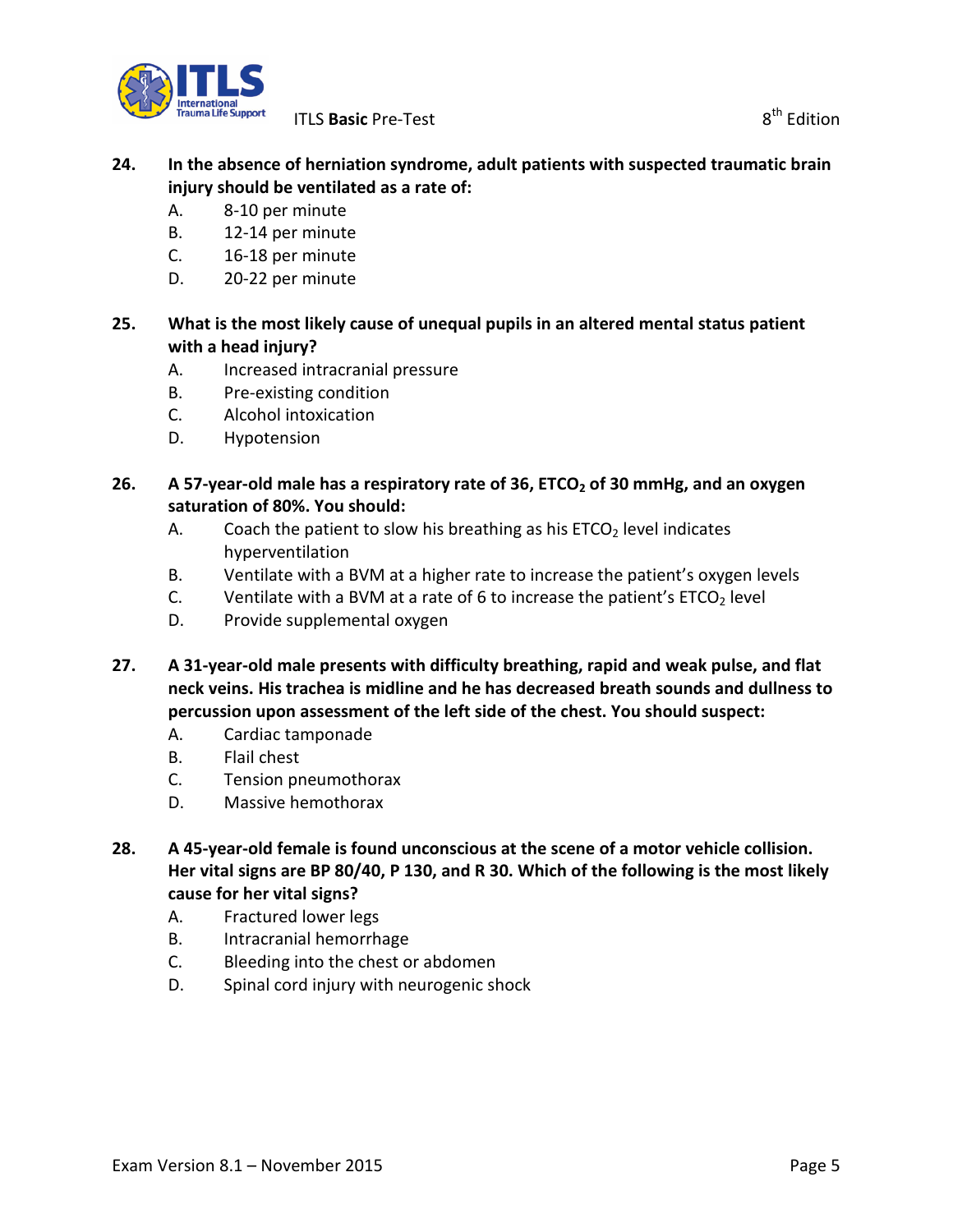

### **29. The cause of a secondary brain injury is:**

- A. Contra-coup
- B. Coup
- C. Hemorrhage
- D. Hypoxia

### **30. Which one of the following is a reason to interrupt the initial assessment?**

- A. Cardiac arrest
- B. Multiple open (compound) fractures
- C. Severe head injury with brain tissue visible
- D. Severe shock

#### **31. Which of the following is not a desired characteristic of a suction device?**

- A. It can be carried in an airway kit with an oxygen cylinder and other airway equipment
- B. It can be hand powered or battery powered
- C. It can generate sufficient suction and volume displacement to remove pieces of food, blood clots, and thick secretions from the oropharynx
- D. It can be powered by your portable  $O<sub>2</sub>$  cylinder so it is not dependent on battery power

#### **32. What is the most serious early complication of burns from electrical contact?**

- A. Cervical spine injury
- B. Cardiac dysrhythmia
- C. Hypovolemic shock
- D. Renal failure

# **33. Which of the following changes is most useful to monitor in the child with head injury?**

- A. Frequency of vomiting
- B. Level of consciousness
- C. Reflexes
- D. Sensory exam

# **34. A disoriented 23-year-old male is injured in a motorcycle collision. The patient appears to be intoxicated and does not want medical attention despite a large laceration on his scalp, which is actively bleeding. You should:**

- A. Have the patient call a friend or family member and have them drive him home and sleep it off
- B. Discuss the impact of alcohol abuse with him
- C. Treat him as a head injured patient
- D. Wait until the patient loses consciousness and then transport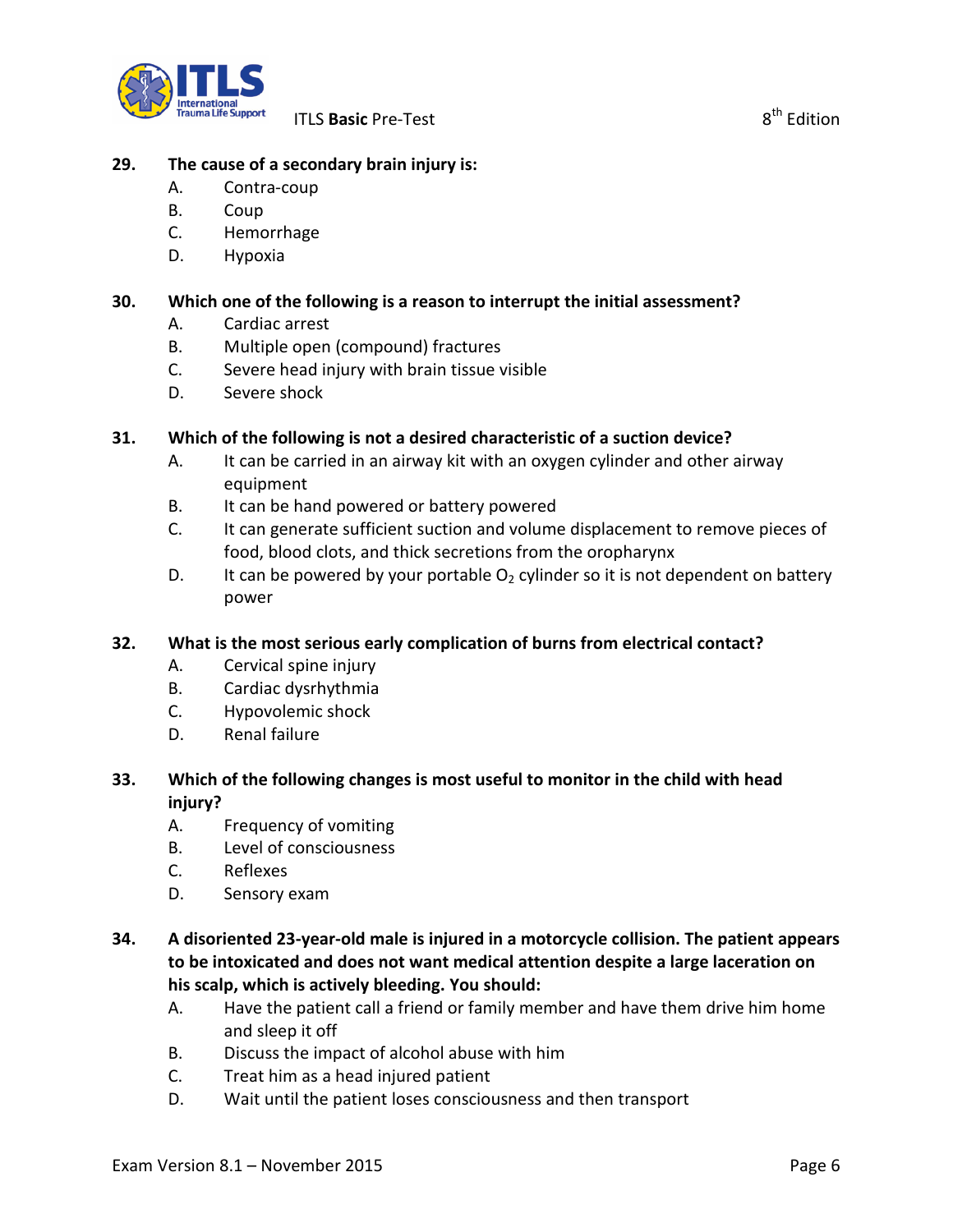

- **35. An unrestrained 17-year-old female driver rear-ends a cement truck at a high rate of speed. She is unconscious, pale, cool and clammy, has fast, labored respirations and fast, thready radial pulses. Her neck veins are flat, trachea midline, chest motion is asymmetrical, and absent breath sounds on the left. You should suspect:**
	- A. Cardiac tamponade
	- B. Tension pneumothorax
	- C. Massive hemothorax
	- D. Simple pneumothorax

#### **36. Which of the following is true regarding trauma in the elderly?**

- A. Elderly patients are less likely to bleed internally than younger patients
- B. Elderly patients have better outcomes following burns than younger patients
- C. Fatal outcomes are more likely in the elderly than in the young
- D. Motor vehicle collisions are an uncommon mechanism of injury

### **37. Which of the following organs will suffer the least structural damage from a gunshot wound from a rifle?**

- A. Spleen
- B. Kidney
- C. Liver
- D. Lung

#### **38. Which of the following should always be performed prior to transportation?**

- A. Splint all fractures
- B. Control major external bleeding
- C. Perform the ITLS Secondary Survey
- D. Assess vital signs
- **39. Which of the following distinguishes a tension pneumothorax from a simple pneumothorax?**
	- A. Tachycardia
	- B. Shock
	- C. Dyspnea
	- D. Anxiety

# **40. A 25-year-old female was stabbed in the left arm. She presents with an altered mental status and signs of shock. Bleeding is uncontrolled with direct pressure. You should:**

- A. Apply a tourniquet directly over the wound
- B. Elevate the extremity above the level of the heart
- C. Apply a pressure point
- D. Apply a tourniquet proximal to the injury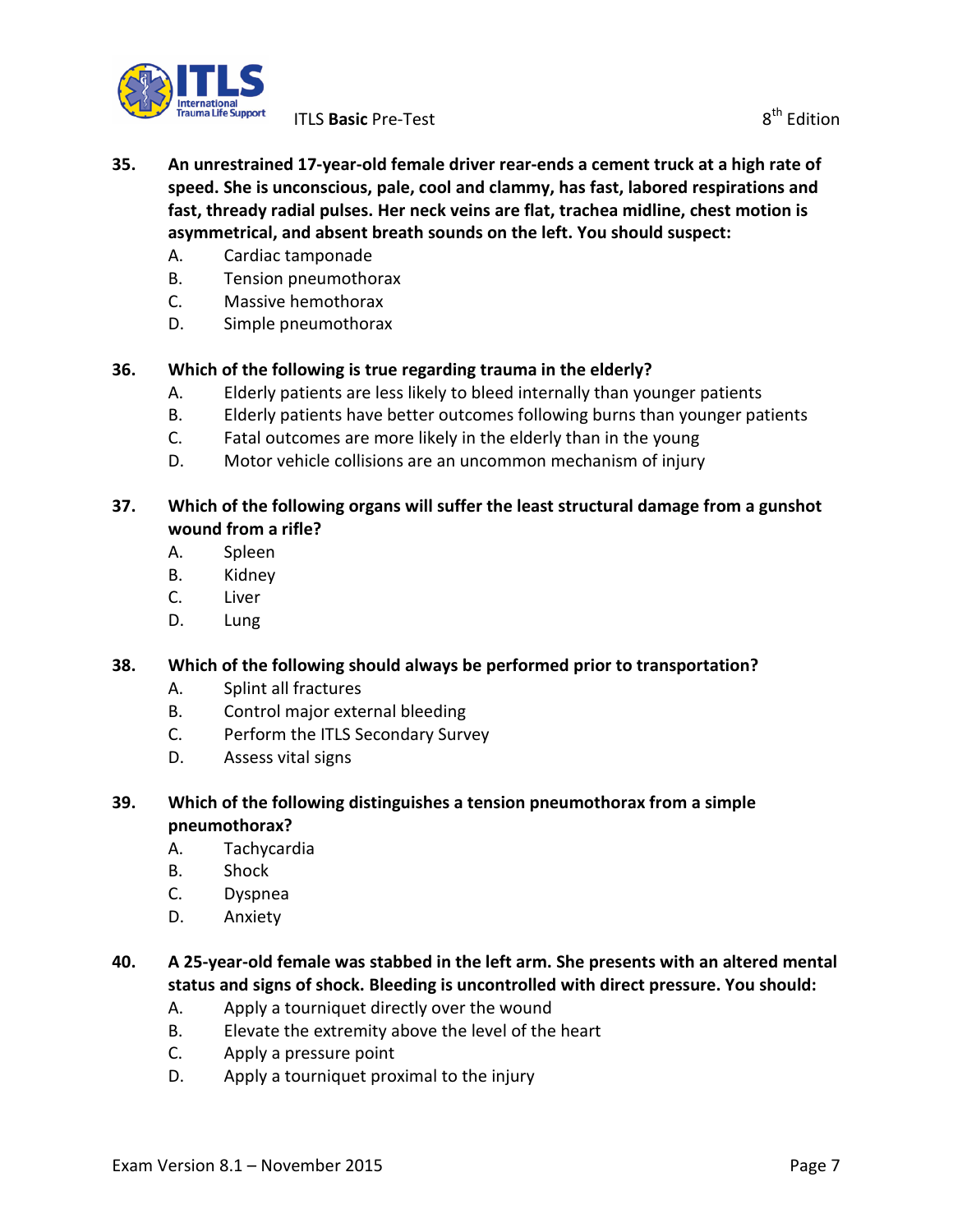

### **41. An unresponsive 36-year-old female was involved in a motorcycle crash. Vital signs are BP 170/100, P 50, R 8 and GCS 3. You should suspect:**

- A. Hypovolemia
- B. Increased intracranial pressure
- C. Pain and anxiety
- D. Spinal cord injury

### **42. A 42-year-old male is involved in a motorcycle accident. Which of the following assessment findings should be managed first?**

- A. Airway obstruction
- B. Hypotension
- C. External arterial bleeding
- D. Open lower leg fracture
- **43. A 32-year-old male is involved in a motor vehicle crash. The steering wheel is bent. Your assessment reveals present and equal bilateral breath sounds, and a rapid and weak radial pulse that disappears upon inspiration. You should suspect:**
	- A. Cardiac contusion
	- B. Cardiac tamponade
	- C. Flail chest
	- D. Tension pneumothorax
- **44. If hemorrhage is unable to be controlled with a tourniquet, a second tourniquet should be applied:**
	- A. Distal to the injury site
	- B. Just below the first tourniquet
	- C. Directly over the first tourniquet
	- D. Directly over the wound
- **45. A 35-year-old male is alert and oriented at the scene of a motor vehicle collision. He is complaining of knee pain and a headache. Your assessment reveals a contusion above the left eye, swelling to the left knee and unequal pupils (left is dilated). Vital signs are: BP 116/72, P 88 and R 16. You should suspect:**
	- A. Alcohol intoxication
	- B. Cerebral herniation
	- C. Decreased intracranial pressure
	- D. Ocular trauma